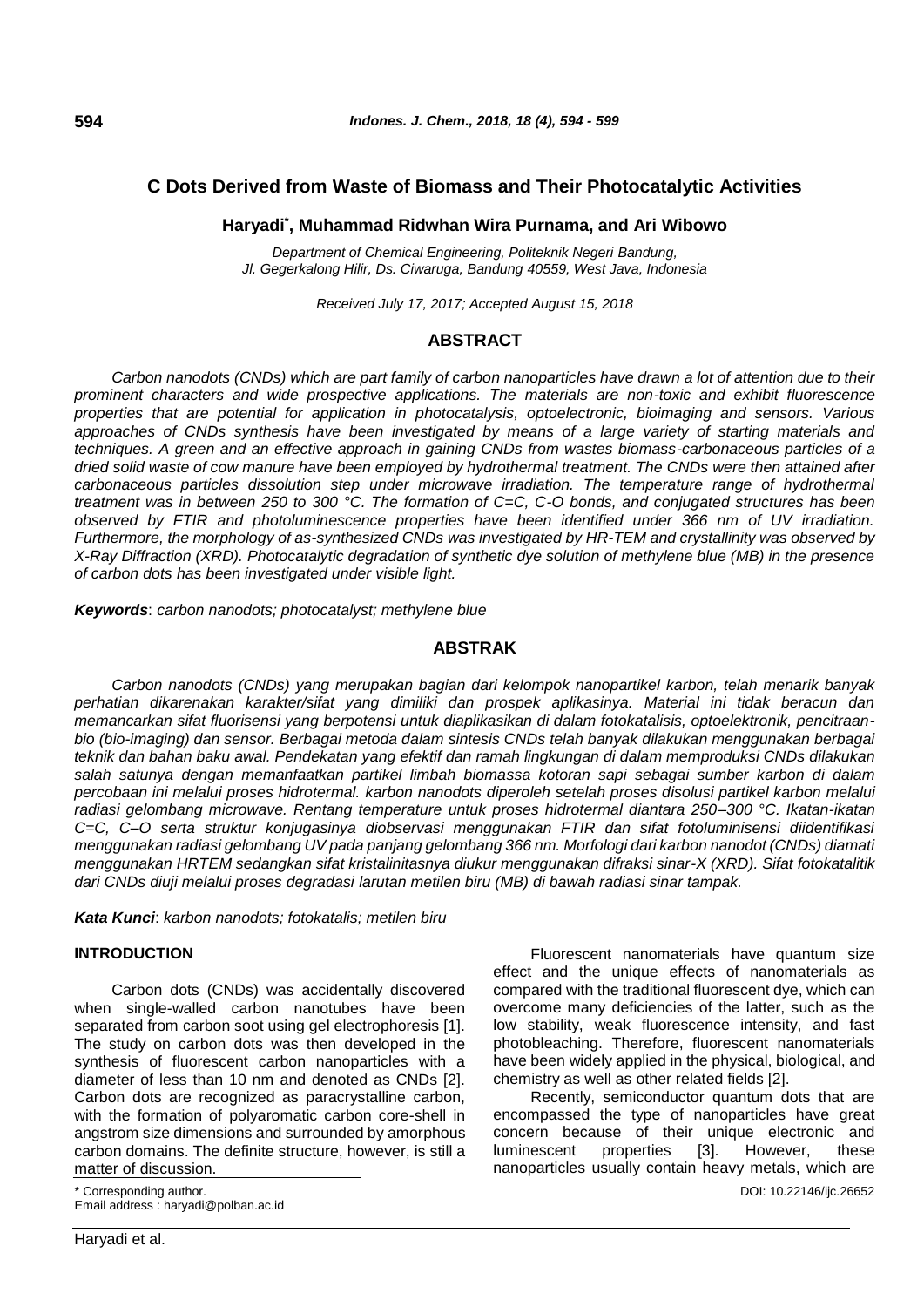generally toxic and therefore limit their further applications in the field of biomedicine [4-6].

The CNDs can be derived from carbon sources. The materials are non-toxic and exhibit the fluorescence properties that are potential for application in photocatalysis, optoelectronic, bioimaging and sensors [7]. There are two strategies in the synthesis of carbon nanoparticles or carbon dots, namely top-down and bottom-up approaches. The bottom-up method is less expensive and low energy consumption making attractive to be developed [2,7]. Several research groups developed hydrophilic CNDs preparation from natural resources including from banana [3], candle soot [4], orange juice [5], waste paper [6] and ground soy beans [8]. Others also established through synthetic routes of citric acid and surface passivating agents using thermal oxidation in air. For the environmental concern, some alternate renewable resources have already been successfully developed as starting materials to prepare carbon dots including soy milk and grass [9-10].

The advent of photocatalytic technology caused the research of photocatalytic technology prosperous, encompassing solar energy, photovoltaic cells, selfcleaning materials, and environmental pollution control and many other related fields. The CNDs can be used for some application, such as photocatalytic material, energy conversion, ion Fe3+ detector, optoelectronic and photocatalytic degradation of methylene blue (MB) [11- 12].

The greenest method for making CNDs is a simple heating method which develops continuously until now. CNDs have a spherical structure with a diameter of less than 10 nm which consists of several molecules or nanoclusters atom. On the surface of CNDs, there are ties of ONH-COONH in large number which makes easily dispersed in water [7].

The present study demonstrates a rapid synthesis of fluorescent carbon dots developed from dry solid cow manure using thermal processes followed by microwave irradiation in water for the first time. Subsequently, extracted carbon dots were applied for the photocatalytic degradation of MB under visible light irradiation.

## **EXPERIMENTAL SECTION**

### **Materials**

All of the chemicals used for the experiment namely ethanol of 96% v/v, H<sub>2</sub>O<sub>2</sub> 30% v/v, distilled water and MB-Sigma Aldrich were analytical grade and used without further purification. Solid waste samples of cow manure were collected from local agricultural farm area at Lembang, West Java, Indonesia.

### **Instrumentation**

Fourier transform infrared (FT-IR) spectra were collected on Shimadzu FT-IR 500 with KBr disc. Each spectrum was recorded from 4000 to 400 cm−1 using 12 scans at a resolution of 4 cm<sup>-1</sup>. To acquire crystallinity characteristics of the CNDs, X-ray diffraction (XRD) analysis was carried out using a Pan Analytical PRO diffractometer with a Cu-Kα radiation source. The diffraction patterns were recorded from 5 to 60°. Transmission electron microscope (TEM) and highresolution TEM (HR-TEM) studies for morphological and microstructure characterizations of CNDs were carried out by Hitachi TEM 7700 with operating Voltage at 100 kV. A single UV light source of 366 nm wavelength was used to observe the photoluminescence characteristics of CNDs dispersed in water. The absorption spectra of CNDs and MB were measured by UV−Vis spectrophotometry (Shimadzu, Japan).

### **Procedure**

### *Preparation of CNDs*

First, the semisolid waste of cow manure was dried in the oven for 3-4 h at temperature 105 °C. Size reduction of the dried solid waste of cow manure was then conducted by the grinding process. Furthermore, the carbonization steps of 1.0 g of dried sample were conducted between 250 and 300 °C for 2 h. Finally, the CNDs were obtained by dispersing carbon microparticles in water and then heated through microwave irradiation for 20 min using 180 W power. The CNDs were then separated from carbon residue by filtration to obtain dispersed CNDs in water as indicated by the brownish color solution.

### *Photocatalytic experiment*

The photocatalytic activity of CNDs was studied by using MB under visible light of 40 W tungsten lamp with no UV filter, using volume ratio of 1:20. Observation of MB color degradation by CNDs in water was conducted and analyzed by UV-Vis Spectrophotometer.

### **RESULT AND DISCUSSION**

Currently, the green synthesis of carbon nanoparticles from organic precursor becomes predominant, particularly for the hydrothermal process. The process was then used to prepare CNDs in the experiment using dried cow manure. In addition, carbonization through hydrothermal process converts biomass into CNDs and also affects surface functionalization leading to being water soluble along with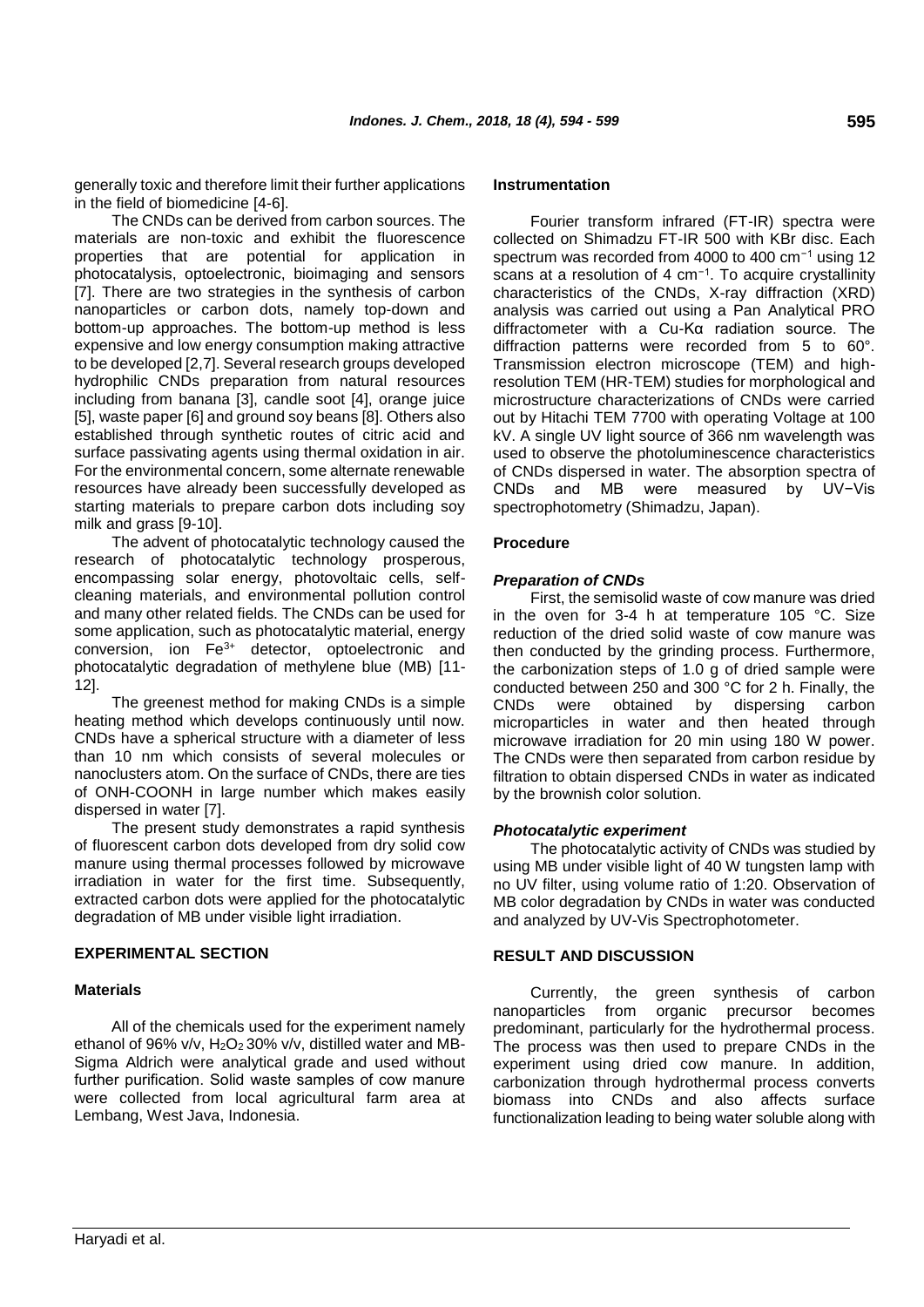

**Fig 1.** TEM (a) and HRTEM (b) of CNDs

photoluminescent [13]. The possible mechanism for the conversion of the carbonaceous biomass of cow manure to CNDs involves several steps such as dehydration, fragmentation, condensation, aromatization, and carbonization. However, the exact mechanism for the synthesis of CNDs from biomass and other organic mass are still uncertain [14].

#### **Microscopic and Spectroscopic Characterization**

TEM was used to analyze the morphological characterization of CNDs. The TEM images (Fig. 1) clearly illustrate that CNDs are spherical in nature and not uniform in size. The size distribution of the synthesized CNDs has an overall size distribution from 5 to 50 nm while most of the particles were present in the range 10– 15 nm as shown in Fig. 2. This inhomogeneous size could be attributed to the tunable multicolor fluorescence of the CNDs due to the quantum-confinement effect and characteristics for spherical nano carbons [15].

As indicated in Fig. 1(a), the high-resolution TEM image reveals the spherical size of CNDs. Typical of the crystalline structure of CNDs was appeared by HRTEM analysis and displayed lattice spacing attributed to the (002) surface of graphite (Fig. 1(b)).

The UV-Vis absorption spectrum of CNDs indicates a broad absorption band at 275 nm assigned to n-π\* and π-π\* transition of the –C=O and conjugated C=C bonds and are in agreement with earlier reports for graphitic nano carbons. The aqueous solution of CNDs exhibited bright blue luminescence under UV light irradiation at 366 nm as demonstrated in Fig. 3(a). CNDs are greatly soluble in water subsequent in a highly dispersed solution as indicated in Fig. 3(b). Furthermore, the solution was also stable for one month and showed no signs of precipitation or aggregation.

FTIR analysis was conducted to analyze the presence of polar functional groups over CNDs surface.







**Fig 3.** (a) The aqueous solution of CNDs (b) under UV light 366 nm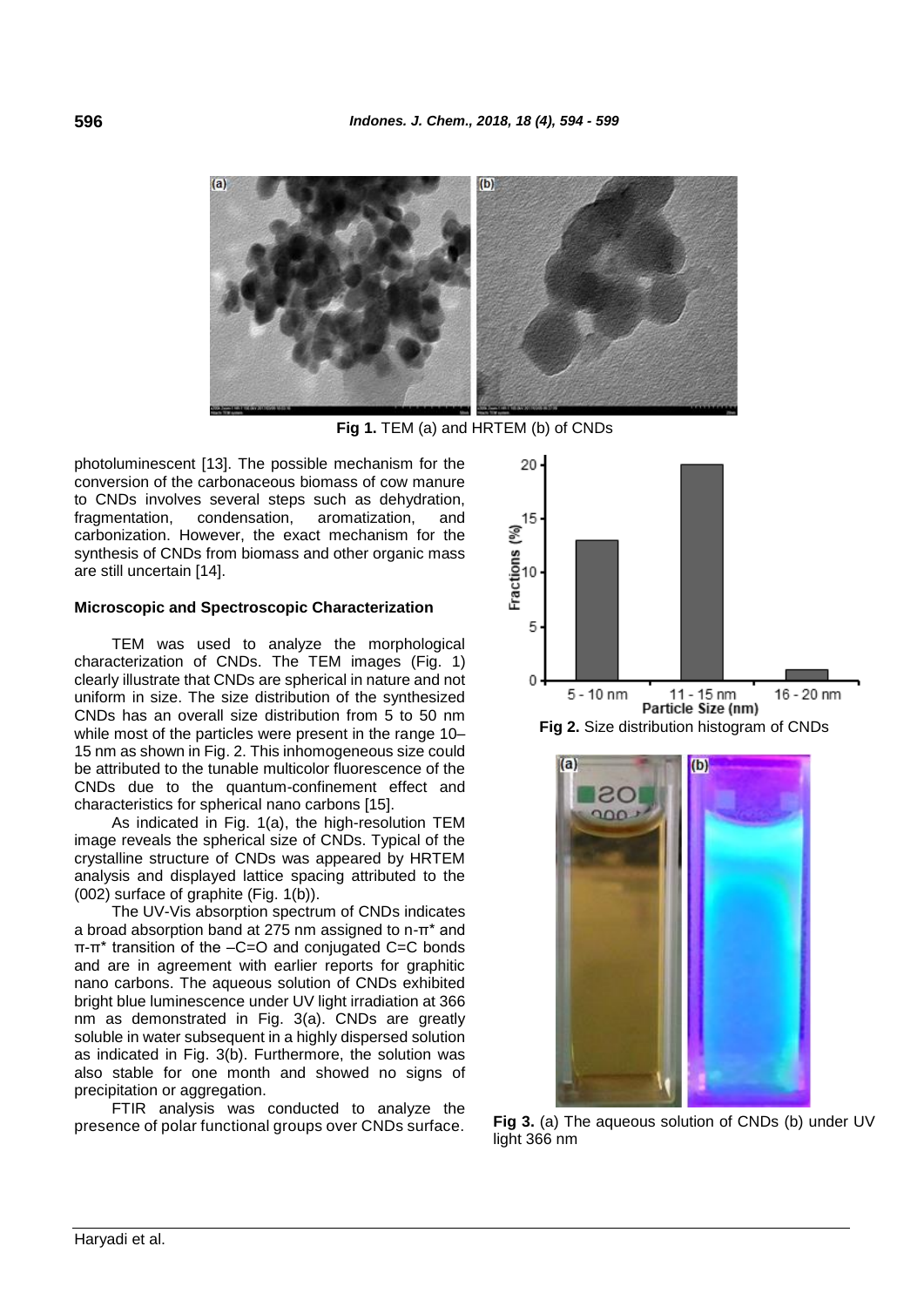

**Fig 6.** Absorption spectra of MB before and after the photocatalytic process by CNDs

The characteristic absorption bands for –COOH and –OH groups are observed as shown in Fig. 4. A broadband at ~3448 cm–1 appears for the −OH stretching frequency. Two small bands between 2900–2800 cm–1 are ascribed to the C-H bonds. A broad peak at  $~1600$  cm<sup>-1</sup> and a sharp peak at 1385  $cm^{-1}$  are signature for the presence of -COOˉ and coincided with C=C. In addition, a peak of 1107 cm–1 could be identified as the C-O of graphitic carbons [16]. In addition, a sharp peak at  $466 \text{ cm}^{-1}$ appears as a graphite framework. FTIR spectrum reveals the presence of hydrophilic surface functional groups over CNDs surface leading to the excellent water solubility.

The X-ray powder diffraction (XRD) patterns were used to investigate the crystallinity of the synthesized CNDs. XRD pattern of the CNDs displays a slightly broad and high-intensity diffraction peak (Fig. 5) (2θ) centered at 24° owing to graphitic (002) lattice spacing, which arises due to the presence of highly disordered  $(sp^3)$ 





**Fig 7.** Digital images of photocatalytic degradation of MB by CNDs, (a) before and (b) after degradation under visible light

carbon atoms and is consistent with FTIR and HRTEM results.

#### **Photocatalytic Activity of CNDs**

Photocatalytic degradation of MB was performed in a glass of sample bottle under visible light irradiation using a 40 W tungsten lamp. Initial concentration for the photocatalytic experiment was taken for MB and no significant degradation of MB was observed when exposed to visible light without photocatalyst of CNDs. Further, MB was exposed under the irradiation of visible light in presence of CNDs and substantial change in the absorbance specified the important function of CNDs in the degradation of MB.

Characteristic peak for absorption of MB was observed at 664.5 nm. Upon irradiation, both the blue color of the MB solution and absorption peak intensity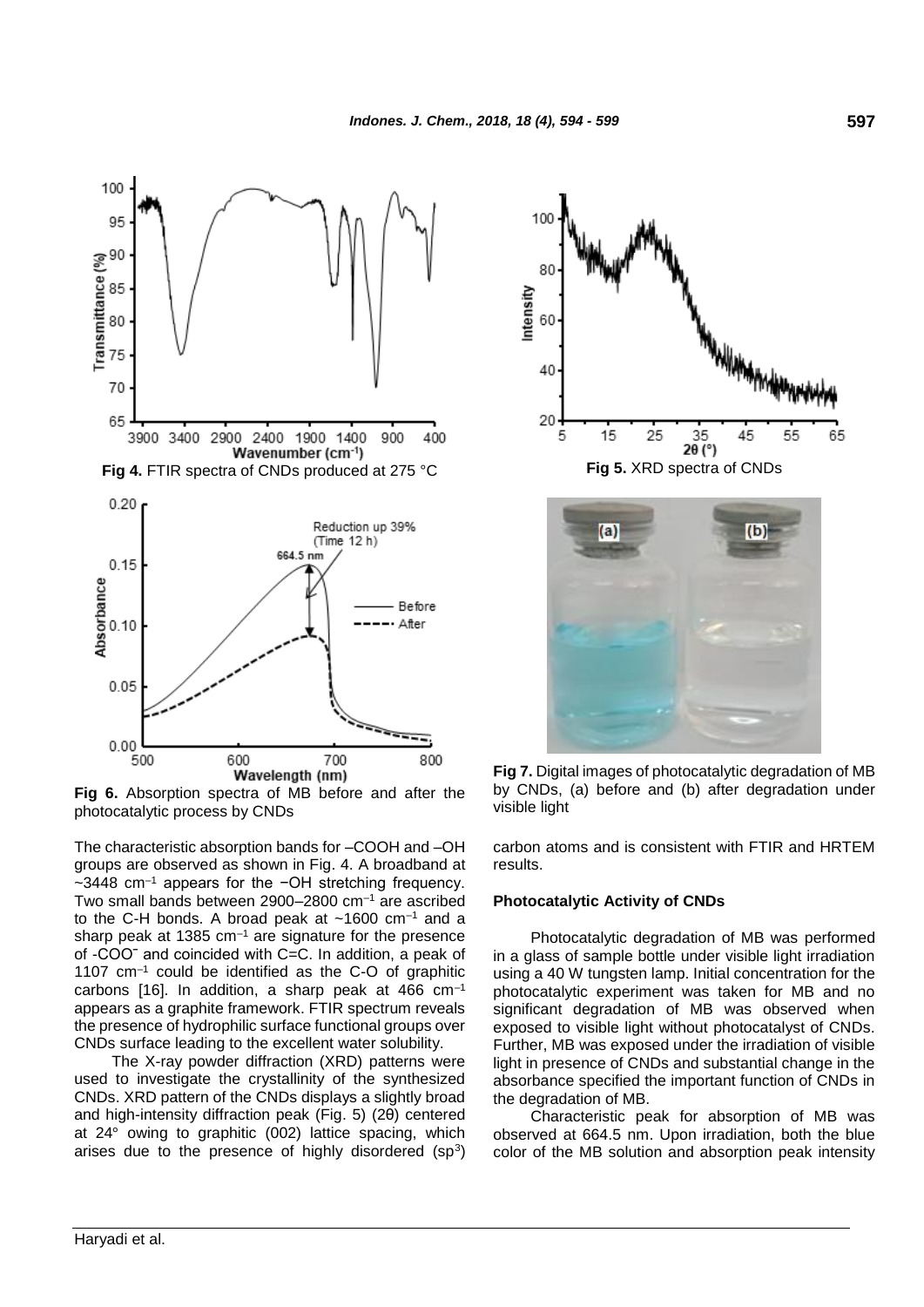were decreased is shown in Fig. 6. The CNDs were dispersed homogeneously to the entire solution of the MB providing to straightforwardly for the degradation process. The photocatalytic activities of CNDs from the dried solid waste of cow manure in a solution of MB were revealed in Fig. 7. The results indicated that effective degradation for MB by using CNDs for 12 h was 39% for the volume ratio of 1:20.

Generally, most of the dyes contain azo bonds that are nitrogen double bonds (–N=N–) in the structure which are the most active bonds. These bonds could be cleaved either by an oxidation process using hydroxyl radicals or reduced by electrons leading to the subsequent decolorization of the synthetic dyes [17]. It was presumed that CNDs provide a medium that produces free radicals of superoxide and hydroxyl radicals which then enables to decompose the synthetic azo dye compounds [18]. Moreover, the interval of photocatalytic activity under visible light irradiation greatly affects the degradation process.

## **CONCLUSION**

The water-soluble CNDs were produced using the hydrothermal process of a dried solid waste of cow manure. The simple and green synthetic bottom-up approach for CNDs resulted from the dried solid waste of cow manure carbonization process and extracted by water-assisted microwave irradiation were presented. As synthesized CNDs have the nearly spherical morphology and narrow size distribution with most of the particle size in the range of 10–15 nm. The CNDs show easily dispersed in water which confirms of having hydrophilic functional groups as observed by infrared spectroscopy. Besides, they also exhibit photoluminescence properties as designated from the UV absorption spectrum. The photocatalytic activity of CNDs has been demonstrated by the degradation performance of MB under the visible light condition and reduced up to 40% after 12 h.

## **ACKNOWLEDGEMENT**

This work was financially supported by Politeknik Negeri Bandung Indonesia under the scheme of Applied Research Grant 2016. Authors are also thankful to the Department of Chemical Engineering, Politeknik Negeri Bandung for providing all facilities.

## **REFERENCES**

[1] Xu, X., Ray, R., Gu, Y., Ploehn, H.J., Geaheart, L., Raker, K., and Scrivens, W.A., 2004, Electrophoretic analysis and purification of fluorescent single-walled carbon nanotube fragments, *J. Am. Chem. Soc.*, 126 (40), 12736–12737.

- [2] Li, H., Kang, Z., Liu, Y., and Lee, S.T., 2012, Carbon nanodots: Synthesis, properties and applications, *J. Mater. Chem*., 22 (46), 24230–24253.
- [3] Sahu, S., Behera, B., Maiti, T.K., and Mohapatra, S., 2012, Simple one-step synthesis of highly luminescent carbon dots from orange juice: Application as excellent bio-imaging agents, *Chem. Commun*., 48 (70), 8835–8837.
- [4] Ray, S.C, Saha, A., Jana, N.R., and Sarkar, R., 2009, Fluorescent carbon nanoparticles: synthesis, characterization, and bioimaging application, *J. Phys. Chem. C*, 113 (43), 18546–18551.
- [5] De, B., and Karak, N., 2013, A green and facile approach for the synthesis of water-soluble fluorescent carbon dots from banana juice, *RSC Adv.*, 3 (22), 8286–8290.
- [6] De, B., and Karak, N., 2013, A green and facile approach for the synthesis of water soluble fluorescent carbon dots from banana juice, *RSC Adv.*, 3 (22), 8286–8290.
- [7] Zuo, J., Jiang, T., Zhao, X., Xiong, X., Xiao, S., and Zhu, Z., 2015, Preparation and application of fluorescent carbon dots, *J. Nanomater.*, 2015, 787862.
- [8] Lu, Y.C., Chen, J., Wang, A.J., Bao, N., Feng, J.J., Wang, W., and Shao, L., 2015, Facile synthesis of oxygen and sulfur co-doped graphitic carbon nitride fluorescent quantum dots and their application for mercury(II) detection and bioimaging, *J. Mater. Chem. C*, 3 (1), 73–78.
- [9] Srivastava, S., and Gajbhiye, N.S., 2011, Carbogenic nanodots: Photoluminescence and room-temperature ferromagnetism, *ChemPhysChem*, 12 (14), 2624–2632.
- [10] Krysmann, M.J., Kelarakis, A., Dallas, P., and Giannelis, E.P., 2012, Formation mechanism of carbogenic nanoparticles with dual photoluminescence emission, *J. Am. Chem. Soc.*, 134 (2), 747–750.
- [11] Baker, S.N., and Baker, G.A., 2010, Luminescent carbon nanodots: Emergent nano lights, *Angew. Chem. Int. Ed*., 99, 6726–6744.
- [12] Aji, M.P., Wiguna, P.A., Suciningtyas, S.A., Susanto, Rosita, N., and Sulhadi, 2016, Carbon nanodots from frying oil as a catalyst for photocatalytic degradation of methylene blue assisted solar light irradiation, *Am. J. Appl. Sci.*, 13 (4), 432–438.
- [13] Hu, B., Wang, K., Wu, L., Yu, S.H., Antonietti, M., and Titirici, M.M., 2010, Engineering carbon materials from the hydrothermal carbonization process of biomass, *Adv. Mater.*, 22 (7), 813–828.
- [14] Yin, B., Deng, J., Peng, X., Long, Q., Zhao, J., Lu, Q., Chen, Q., Li, H., Tang, H., Zhang, Y., and Yao, S., 2013, Green synthesis of carbon dots with